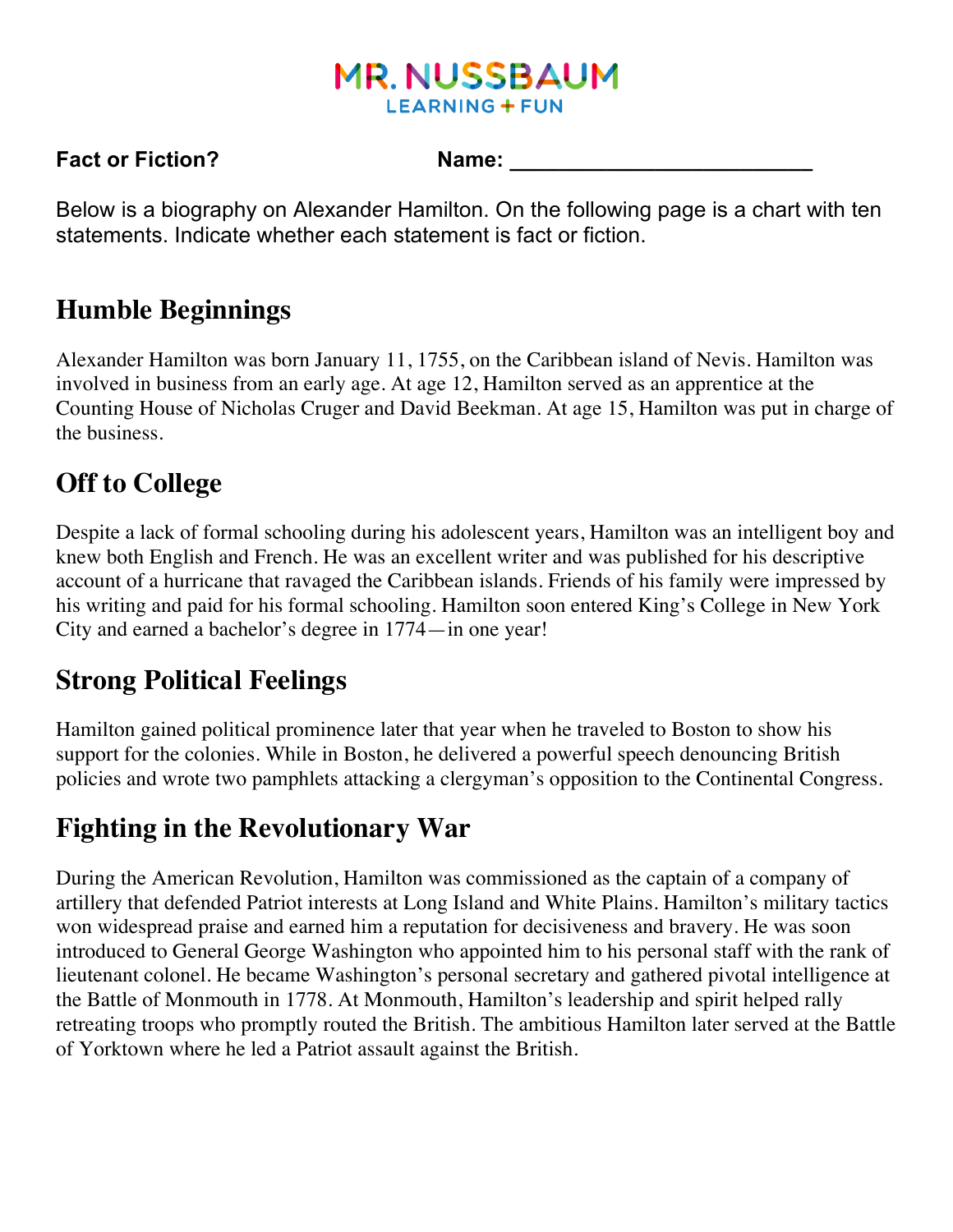### **Rising to Prominence**

Alexander Hamilton married Elizabeth Schuyler in 1780 and eventually had eight children. In 1783, Hamilton was admitted to the New York State Bar after studying for three years. He soon opened his own law practice on Wall Street in New York City. He also served in Congress from 1782 to 1783, was elected to the Continental Congress, and founded the Bank of New York in February of 1784.

## **One of America's Founding Fathers**

Although Hamilton supported a Parliamentary-type government, he is most famous for his works regarding the US Constitution and the Federalist Papers. He was a staunch supporter of the Constitution and helped in its creation and execution. He was also the primary author of the Federalist Papers, a classic commentary on principles of government and American constitutional law. When George Washington was elected president, Alexander Hamilton was appointed the United States' first Secretary of the Treasury. Hamilton is credited with the establishment of America's financial system and took great care in establishing America's credit at home and abroad. His opinions concerning the structure and function of the national bank were groundbreaking and are still the inspiration behind the English and German economic systems. Hamilton also established an American philosophy on foreign policy and influenced George Washington to assert a position of neutrality regarding the French Revolution.

# **The Decline of the Federalists**

Hamilton resigned from the treasury in 1795 but remained one of Washington's most trusted advisors. After returning to his New York law practice and serving in the military for two more years, Hamilton's Federalist Party became divided. Hamilton disagreed with many of the policies implemented by president John Adams and sought to control his policy as well as members of his cabinet. He wrote a seething letter denouncing Adams that was intended for private circulation. Vice President Aaron Burr, however, published the letter which was distributed to the public. Burr's actions stirred great anger in Hamilton, who promptly short-circuited Burr's political aspirations for president and governor. In the presidential election of 1800, in which Burr was campaigning, Hamilton persuaded the House of Representatives that Burr was untrustworthy and urged them to vote for Thomas Jefferson. He did the same when Burr lost the election for governor of New York.

# **Duel with Aaron Burr**

Aaron Burr had finally had enough with Hamilton after this failure in New York. Burr challenged him to a duel on July 11, 1804. Burr won the duel and Hamilton died the next day from his wounds.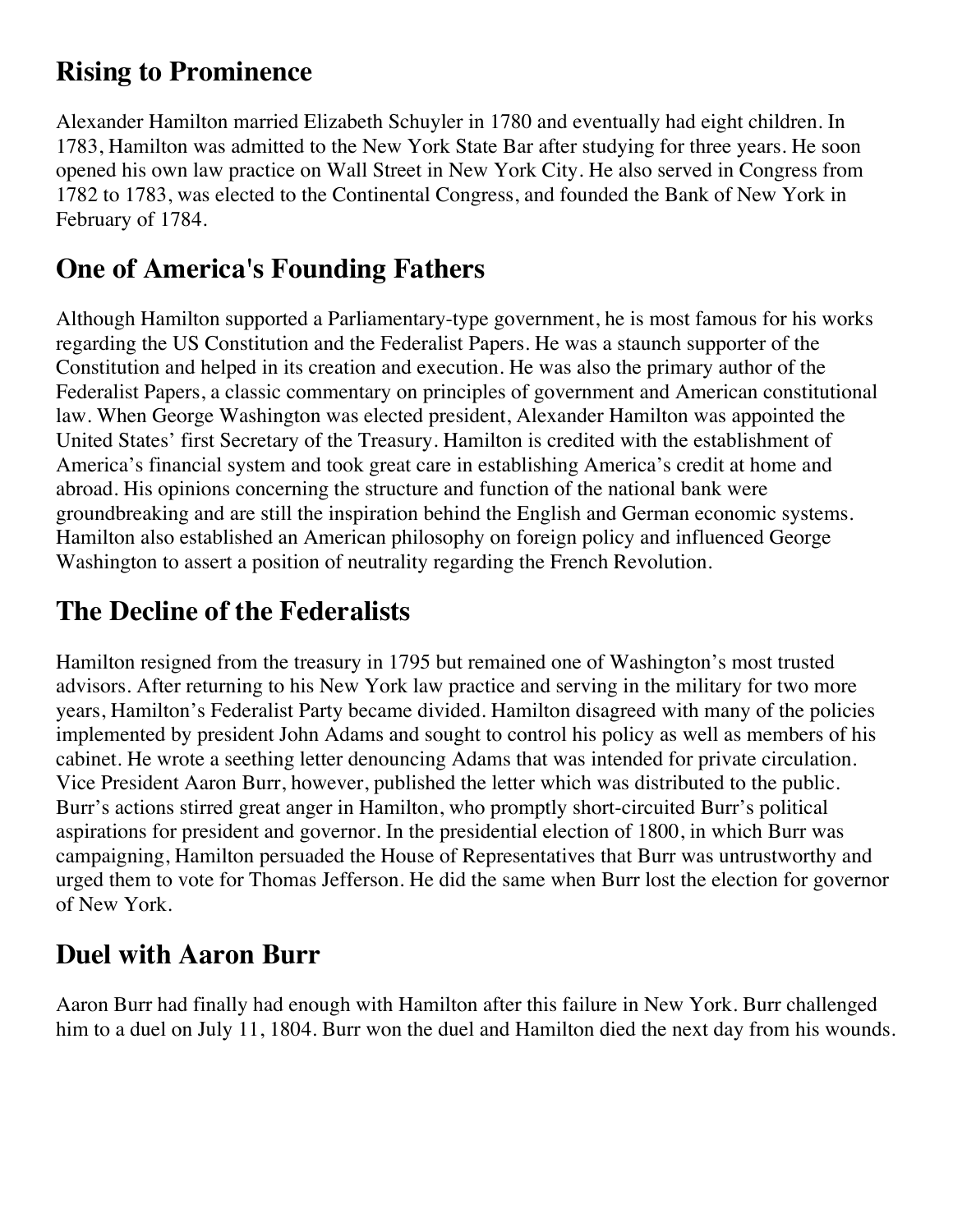## **Legacy**

Alexander Hamilton will always be remembered as one of America's greatest economic and political minds. His ideas still influence politics and economic policy today. He is immortalized on the United States ten-dollar bill.

|                                                                                           | <b>FACT</b> | <b>FICTION</b> |
|-------------------------------------------------------------------------------------------|-------------|----------------|
| Alexander Hamilton would become president after George<br>Washington                      |             |                |
| Alexander Hamilton was not born in America                                                |             |                |
| Unlike many founding fathers, Hamilton actually fought in the<br><b>Revolutionary War</b> |             |                |
| Alexander Hamilton was America's first Secretary of the Treasury                          |             |                |
| Hamilton believed in a weak central government and strong state<br>governments            |             |                |
| Hamilton and Washington took a position of support for the French<br><b>Revolution</b>    |             |                |
| George Washington trusted Hamilton as an important advisor                                |             |                |
| Alexander Hamilton was the primary author of the Federalist<br>Papers                     |             |                |
| Alexander Hamilton killed political rival Aaron Burr in the famous<br><b>1804 duel</b>    |             |                |
| Alexander Hamilton is honored on the United States Twenty Dollar<br>Bill                  |             |                |
| Hamilton became enemies with John Adams and Aaron Burr                                    |             |                |